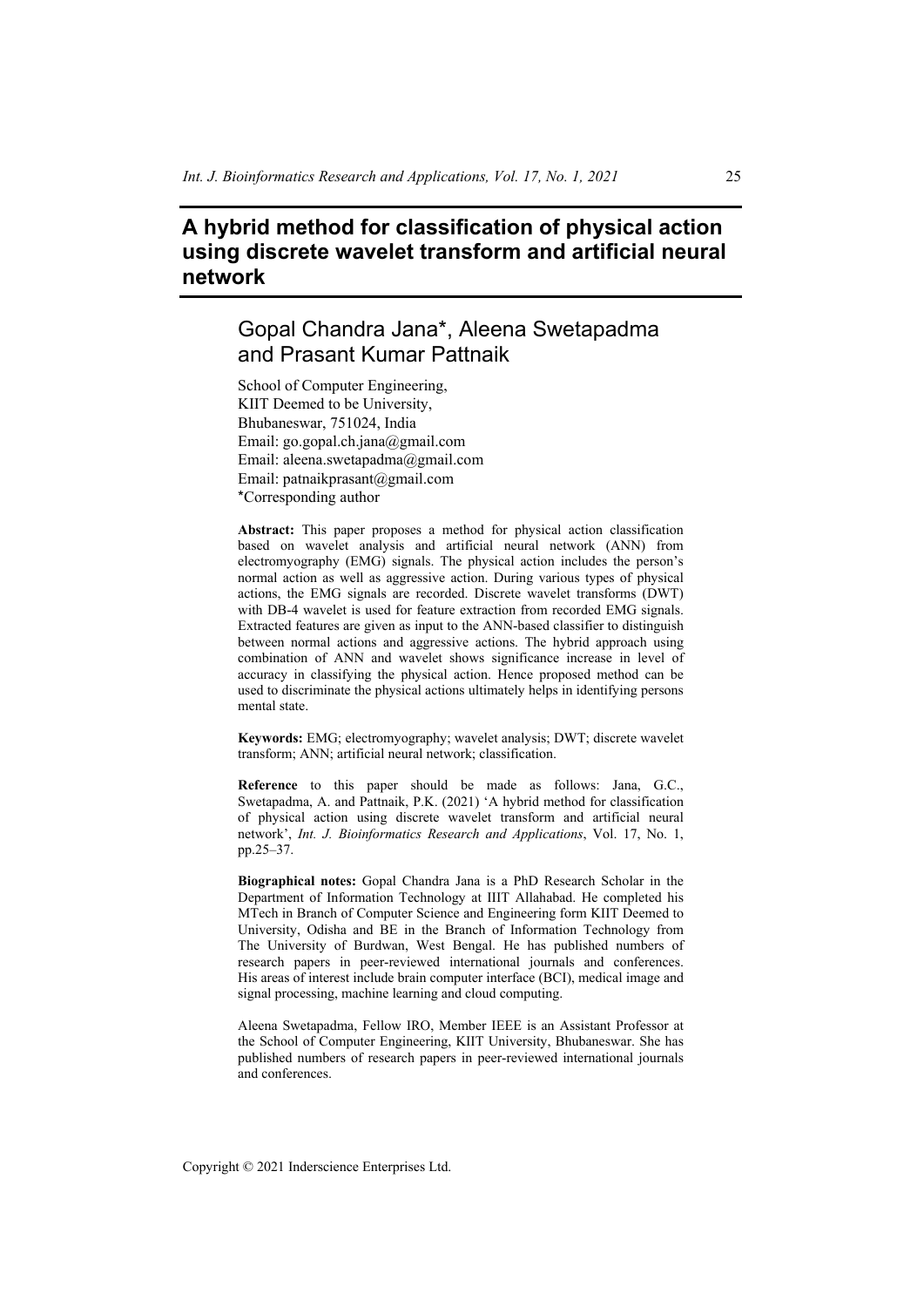Prasant Kumar Pattnaik, PhD in Computer Science, Fellow IETE, Senior Member IEEE, is Professor at the School of Computer Engineering, KIIT University, Bhubaneswar. He has more than a decade of teaching and research experience. He has published numbers of research papers in peerreviewed international journals and conferences. His areas of interest include graph theory, mobile computing and cloud computing.

# **1 Introduction**

Electromyography (EMG) is a clinical investigative process that diagnosed the healthiness of muscles and the motor neurons, the nerve cells by which muscles controlled. The motor nerve cells communicate with muscles in the form of electrical signals which is the control signal of muscles. Electrodes are put on or into the muscles to transmit or acquired the electrical signals. The signals acquired from muscles called as electromyogram and the complete electroclinical process of muscles diagnosis is called electromyography. EMG signals can be investigated to distinguish biomechanics of muscles movement or activation level, abnormalities and movement behavioural of human or animal. In this investigation electrical potential of EMG signal generated from muscles has a massive impact. Several types of advance investigation process and it applications based on EMG signal have been described by researchers, some of them mentioned below.

An electromyograph detects the electrical potential generated by muscle cells when these cells are electrically or neurologically activated. There are two kinds of EMG in widespread use: surface EMG and intramuscular (needle and fine-wire) EMG where surface electrodes are used to recorder or monitor the general activity of muscle activation by non-invasive process. On the other hand, intramuscular EMG is an invasive EMG signal acquisition process. EMG signals are used in many clinical and biomedical applications (Merletti and Parker, 2004). The signals can be analysed to detect medical abnormalities, activation level, recruitment order or to analyse the biomechanics of human or animal movement. EMG is used as a diagnostics tool for identifying neuromuscular diseases, assessing low-back pain, kinesiology, and disorders of motor control. EMG signals are also used as a control signal for prosthetic devices such as prosthetic hands, arms, and lower limbs. Classification of surface EMG is done by the help of many techniques like KNN, LDA and SVM (Murugappan, 2011; Oskoei and Hu, 2008). Theodoridis et al. (2009) suggested a rigorous investigation on the synergy of mechanical attributes to engineer tactics for measuring human activity in terms of forces. It provides independency and discrimination clarity of action recognition using linear and non-linear classification methodologies from data mining and evolutionary computation. Sun et al. (2013) suggested a linear regression model to estimate knee joint moment from EMG and joint angle.

For better performance of the classification, feature selection is an important task as suggested by Phinyomark et al. (2009) Feature extraction from EMG is done by using signal analysis tools like wavelet as suggested by Zhu (2008), Wang et al. (2006) and Khushaba et al. (2011) and higher order spectra as suggested by Sezgin (2012).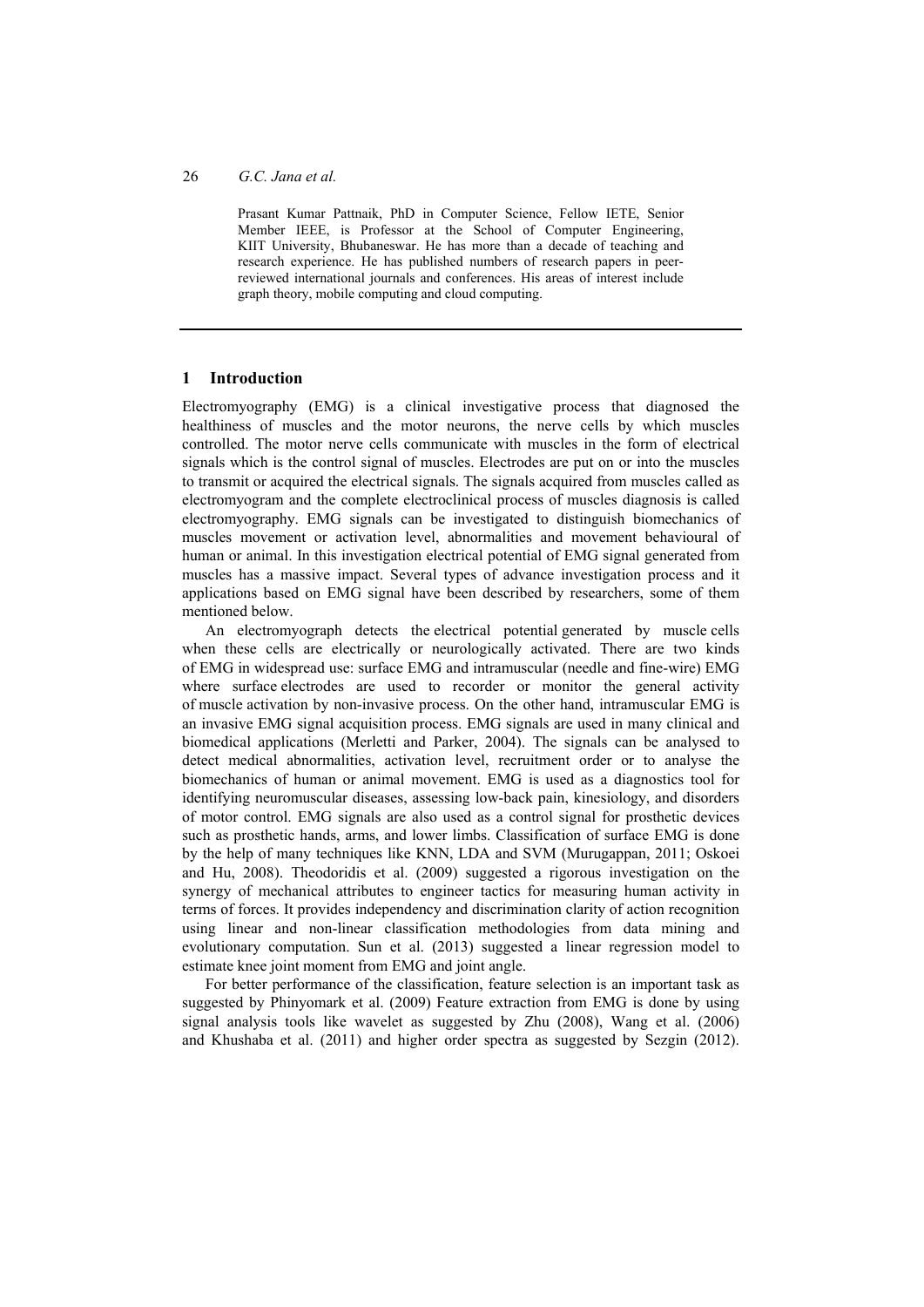Li et al. (2005) suggested a fuzzy wavelet packet (WP) based feature extraction method for the classification of high-dimensional biomedical data such as magnetic resonance spectra. Kwak (2012) suggested a feature extraction method for motion recognition based on fuzzy mutual-information. It estimates the required mutual information using a novel approach based on fuzzy membership function. By using the better feature and classification methods, signal can have more accuracy in classification. Al-Assaf (2006) suggested a dynamic method to simultaneously detect and classify surface myocardial signals. Dynamic cumulative sum of local generalised likelihood ratios using wavelet decomposition of the myoelectric signal is used for online detection. Multi-resolution wavelet analysis and autoregressive modelling is used to extract signal features while polynomial classifiers are used for pattern modelling and matching.

After studying various literatures available it is observed there is still a scope to enhance the performance of the classification of physical actions. In this work an EMG-driven model for classification of physical actions is designed using wavelet analysis and ANN. The EMG signals are processed using discrete wavelet transform (DWT) to obtain suitable input features for pattern classification. The input features are then given as input to the ANN classifier for physical action classification. The detail procedure of the proposed method has been described in the sections below.

#### **2 Tools and techniques**

In this work discrete wavelet transform and artificial neural network (ANN) techniques has been used to carry out the work. DWT has been used to extract appropriate features from the EMG signals. ANN has been used to classify the physical actions.

#### *2.1 Wavelet transform*

Wavelet transform is a linear transform which gives better time-frequency resolution. The wavelet transform has capabilities of providing accurate features for pattern classification. Continuous wavelet transforms (CWT) for a given function  $f(t)$  can be calculated as follows:

$$
CWT(f, a, b) = \frac{1}{\sqrt{a}} \int_{-\infty}^{\infty} f(t) \Psi^* \left(\frac{t - a}{b}\right) dt \tag{1}
$$

where *a* and *b* are the scaling (dilation) and translation (time shift) constants, respectively, and  $\Psi$  is the mother wavelet function. Further DWT is given by

$$
DWT[f,m,n] = \frac{1}{\sqrt{a_o^m}} \sum_{k} f\left[k\right] \Psi^*(\frac{n - ka_o^m}{a_o^m})
$$
\n(2)

where  $f[k]$  is the sampled waveform (*p* × 1 vector),  $a = a_o^m$  and  $b = ka_o^m$  are the discretised parameters of scaling and translation, respectively. The discrete wavelet analysis divides the signals into approximate and detail coefficients. Signals analysed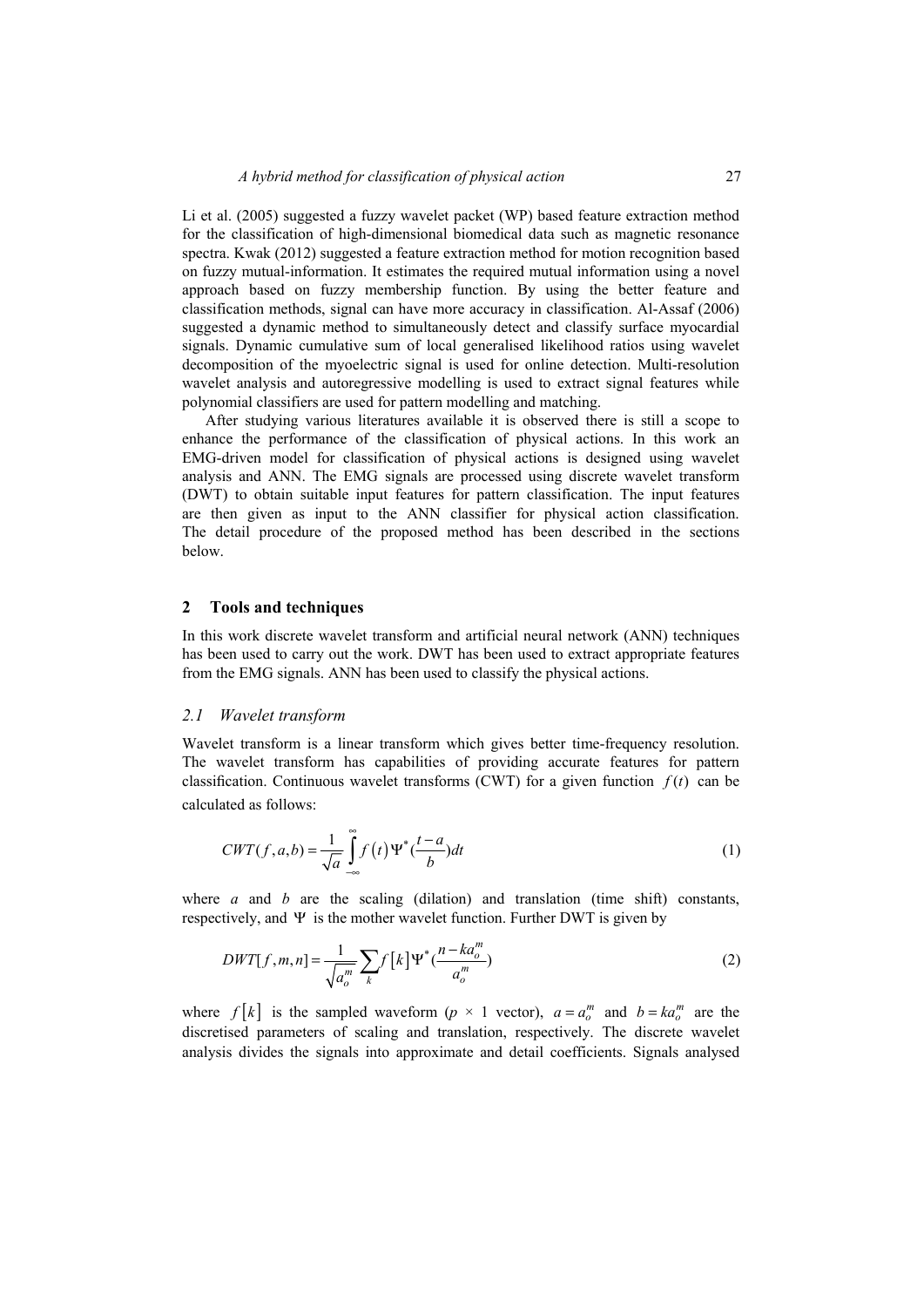using Daubechies wavelet and decomposed up to 5 levels of detail and approximate coefficients using wavelet analysis toolbox of MATLAB software. After many investigations it was found that DB-4 depicts the pattern of the fault more accurately. Number 4 represents the number of wavelet coefficient. The decomposition process can be iterated, with successive approximations being decomposed so that one signal is broken down into many lower-resolution components as shown in Figure 1.





# *2.2 Artificial neural network*

Inspired by biological neural networks, ANNs are massively parallel computing systems consisting of an extremely large number of simple processors with many interconnections. ANNs are massively parallel adaptive networks of simple nonlinear computing elements called neurons which are intended to abstract and model some of the functionality of the human nervous system in an attempt to partially capture some of its computational strengths. ANNs are used for classification, pattern recognition and functions approximation or mapping problems. Each element of ANN is a node called unit. Units are connected by links. Each link has a numeric weight. Components of neural networks are input layer, hidden layer, output layer, weight, bias, transfer function. In this work ANN has been used for classification of physical actions.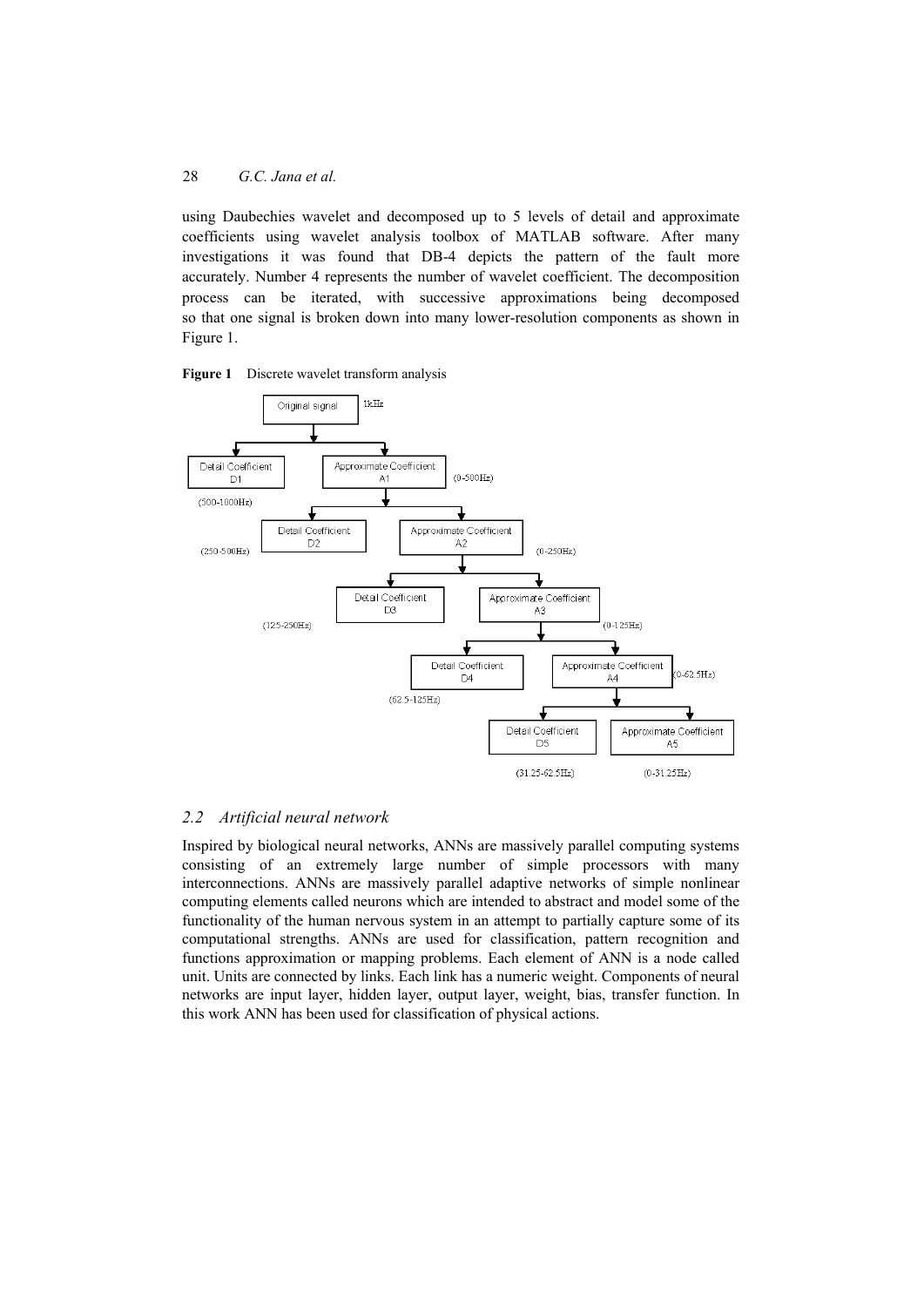## **3 Proposed method using wavelet and ANN**

Proposed wavelet and ANN based hybrid method consist of different stages which are described below. The flow diagram of the proposed method is described in Figure 2.

**Figure 2** Flow diagram of the proposed wavelet and ANN technique (see online version for colours)



### *3.1 Input data*

The EMG signals used in this work are obtained from UCI machine learning repository (Theodoridis, 2011). Three male and one female subjects (age 25 to 30), who have experienced aggression in scenarios such as physical fighting, took part in the experiment. Throughout 20 individual experiments, each subject had to perform ten normal and ten aggressive activities. The subjects' performance has been recorded by the Delays EMG apparatus, interfacing human activity with myoelectrical contractions. The data acquisition process involved eight skin-surface electrodes placed on the upper arms (biceps and triceps), and upper legs (thighs and hamstrings). The overall number of electrodes is 8, which corresponds to 8 input time series one for a muscle channel (ch1-8).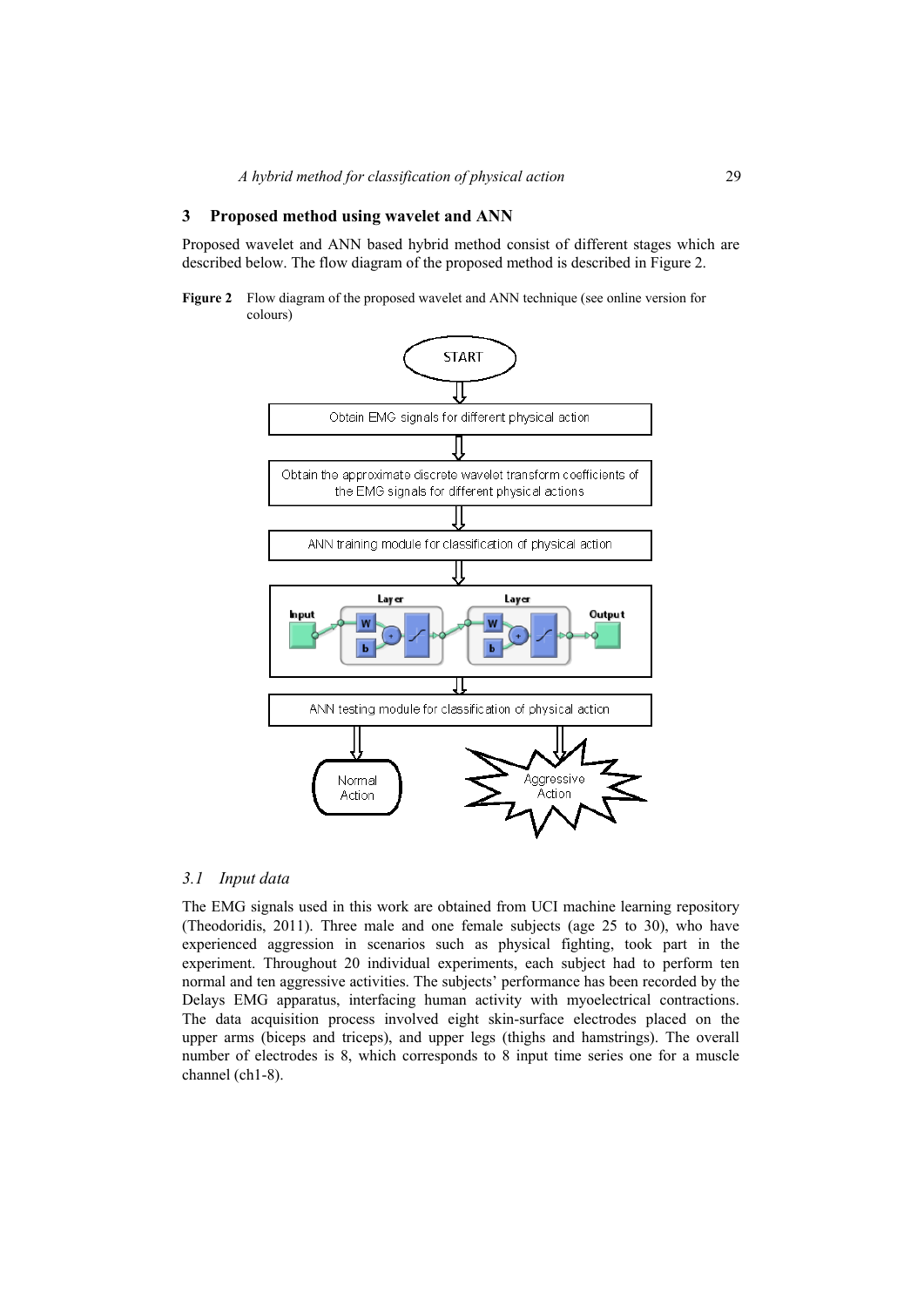The dataset consists of ten normal actions bowing, capping, handshaking, hugging, jumping, running, seating, standing, walking and waving. The ten aggressive physical actions are elbowing, frontkicking, hamering, headering, kneeing, pulling, punching, pushing, side kicking and slapping. Total data used are from four subjects each with ten normal and ten aggressive actions. Each of the action has 10,000 instances. For ten normal actions, total number of instances is 100000. For ten aggressive actions, total number of instances is 100000. Hence the dataset consists of 200000 instances in total. From total data, 70% of the data are used in training and 30% are used for testing. Total number of samples used for training is 140000 and testing is 60000. The EMG signal for normal action and aggressive action are shown in Figure 3. Figure 3 shows that the signals recorded during the physical actions are different for aggressive and normal actions. Aggressive actions have more amplitude in EMG recordings than the normal signals.





# *3.2 Feature extraction using discrete wavelet transform (DWT)*

The wavelet transform has emerged as a very effective tool to analyse the non-stationary signals. In this study, the EMG signals are analysed with Daubechies wavelet and decomposed up to 5 levels of detail and approximate coefficients using wavelet analysis toolbox of MATLAB software (MATLAB, 2009a, The MathWorks Inc.). DB wavelets are orthogonal wavelets used for signal discontinuities. The decomposition process can be iterated, with successive approximations being decomposed so that one signal is broken down into many lower-resolution components. Wavelet is used for feature extraction because it provides accurate pattern for classification than by using the EMG signals directly. All the works are done using MATLAB 2009a (MATLAB, 2009a, The MathWorks Inc.) on a 4GB RAM, i3 intel processor. The EMG signals are analysed using DB-4 up to level 5 as shown in Figure 4.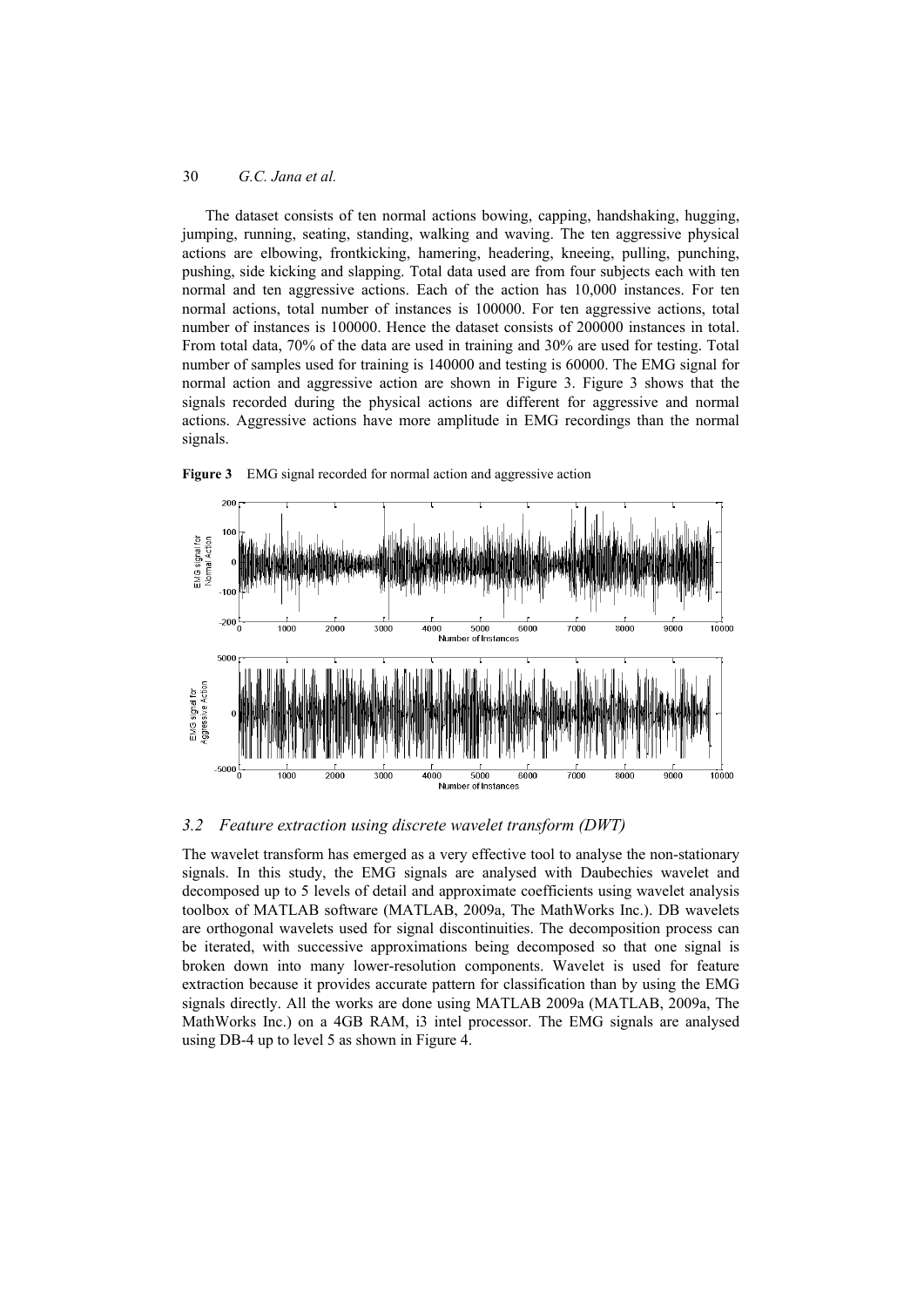



# *3.3 Classification of physical action using ANN*

The pre-processed EMG signals are given as input to ANN based classifier. All the networks have 2 outputs, one output for normal action and another output for aggressive action. The ANN used is feed-forward back-propagation neural network based on the pattern classification carried out by Swetapadma and Yadav (2015a, 2015b) The training patterns that are given to the ANN are the EMG signals of different physical action which are pre-processed using DWT. A variation of back propagation algorithm, called Levenberg-Marquardt (LM) algorithm was used for neural network training, as it is fastest methods for training neural networks. The input given to the ANN for training in a manner that rows contains the attributes and column contain the number of samples. The corresponding target values are set i.e., for normal action target is [1 0] and for aggressive action target is  $[0 \ 1]$  as shown in equation (4). If action is normal then N output will be high (1) and other output A will be low (0).

$$
T = [N, A]. \tag{4}
$$

The input and output signals are then normalised in order to make the ANN input level  $(\pm 1)$ . Neural network toolbox of MATLAB is used to normalise the input signals. The architecture of different ANN modules for classification are selected based on a heuristic approach. The activation function of the hidden layer and output layer is hyperbolic tangent sigmoid function. The number of neurons in the hidden layer is determined empirically by experimenting with various network configurations. Through a series of trials and modifications of the ANN architecture, the best performance is achieved with 1 hidden layer with 8 inputs, 20 numbers of neurons in the hidden layers and 2 neuron output layers. The ANN's were trained by Levenberg-Marquardt training algorithm. The mean squared error is 1.0e-08 in around 0.01s computation time on a PC (i3, 2.4GHz, 4GB RAM). The training output of the proposed ANN based method is shown in Figure 5.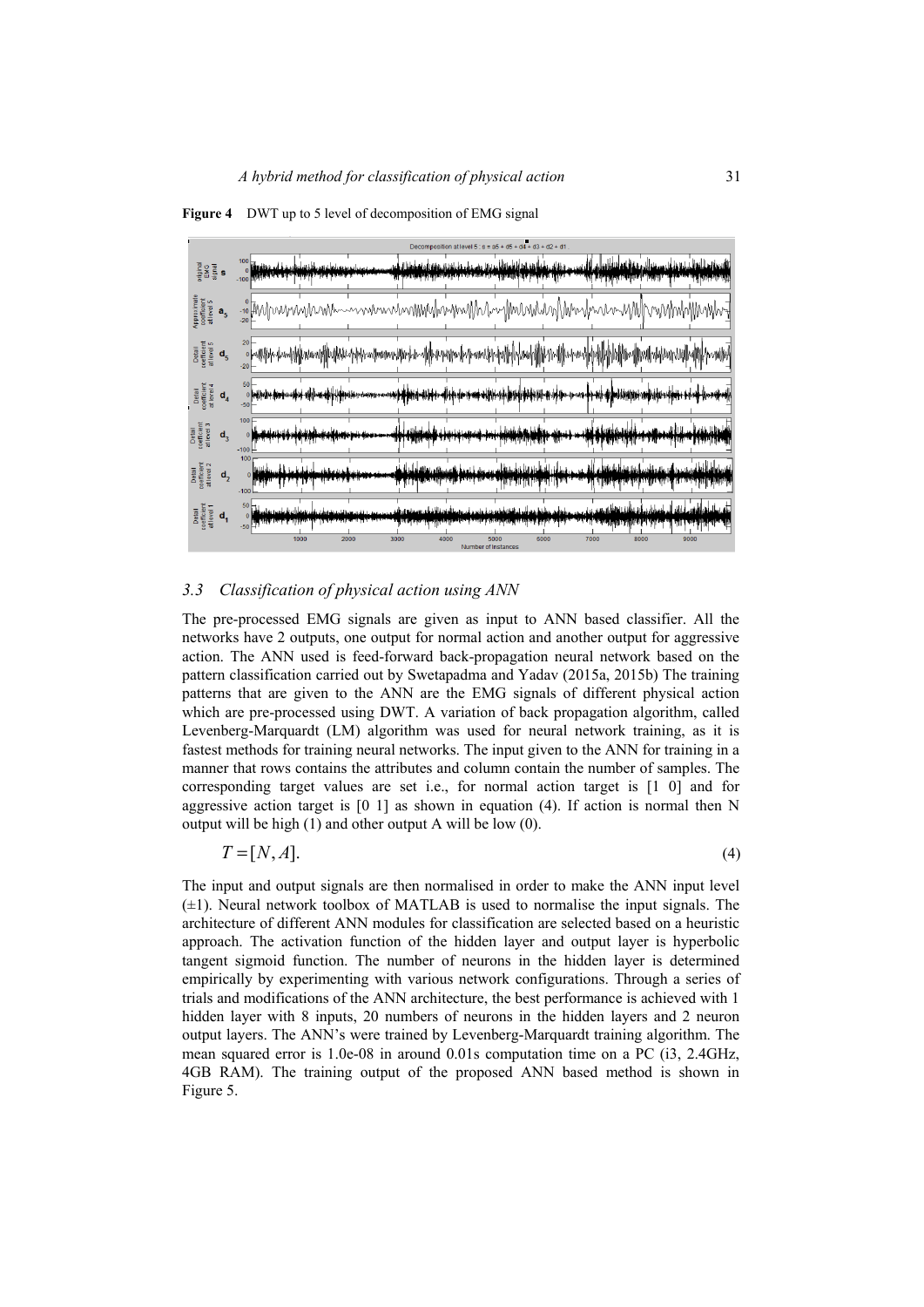

**Figure 5** Training diagram for neural network (see online version for colours)

To check the percentage of training data that are correctly trained the confusion matrix is calculated. Confusion matrix is the plot between the target values and the output values. If the output matches with the target then there is no confusion, hence the training is correct. Results for the confusion of classes are shown in diagonal of the matrix. The first output shows the percentage of correctly trained data and second output shows the percentage of incorrectly trained data. Confusion matrix plot of the proposed training module is shown in Figure 6.

**Figure 6** Confusion matrix obtained for training module (see online version for colours)



# **4 Test results and discussion**

The physical action classification can be efficient if the feature extractions from the EMG signals are done properly. Here DWT is used which is an effective signal analysis tool. ANN is used for classification of physical actions using EMG. The results for accuracy of the classification of physical datasets are discussed below.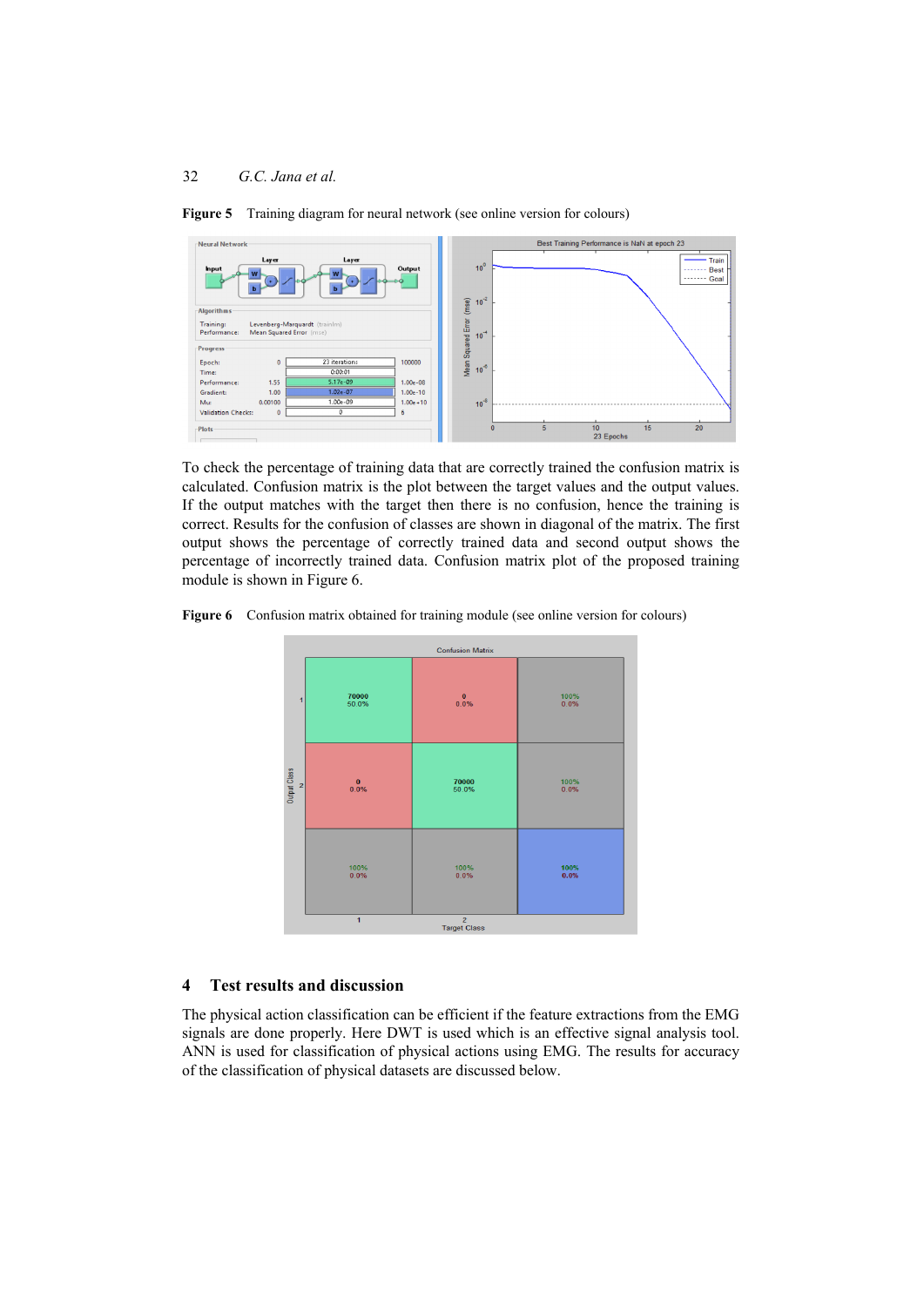# *4.1 Performance of the method without using feature extraction*

The EMG signals for physical actions can be classified into normal and aggressive actions. But as it is without pre-processing the percentage of accuracy is less. The performance of the proposed methods without feature extraction are shown in Table 1. From Table 1 it can be observed that the sensitivity of the proposed method is found to be 96% and the specificity of the proposed method is found to be 98%. The maximum accuracy in classification is up to 97% if no feature extraction techniques are used. Hence there is a chance that performance of the method can be used enhanced.

| Parameters               | <b>Values</b>    |
|--------------------------|------------------|
| Time for training (s)    | 23.65            |
| Time for testing (s)     | 0.3              |
| Accuracy $(\% )$         | 97               |
| False acceptance $(\% )$ | 3                |
| Error                    | 0.00000001       |
| Neural network used      | Back-propagation |
| Function used            | LM algorithm     |
| Epochs                   | 125              |
| Number of layers         | $\overline{2}$   |
| Number of neurons        | 40/2             |
| Specificity              | 98.00%           |
| Sensitivity              | 96.00%           |

**Table 1** Accuracy in classification without using discrete wavelet transforms

# *4.2 Performance of the method using discrete wavelet transform for feature extraction*

Proposed wavelet and ANN based method has been tested with various test cases. The proposed method has been tested with varying number of neurons, number of layers, transfer function etc. Table 2 shows the performance varying number of layers. It can be observed that proposed method has same accuracy for two and three layers. But two layers are chosen as the optimal number of layers to for efficient processing. Table 3 shows the performance varying number of neurons. It can be observed that proposed method has same accuracy for 20/2 and 30/2 neurons. Hence 20/2 neurons are chosen as the optimal number of neurons. Table 4 shows the performance varying transfer function. It can be observed that proposed method has highest accuracy for tan-sig transfer function. Hence tan-sig transfer are chosen as the optimal transfer function.

The output of the wavelet and ANN based method is shown in Figure 7. Number of test data are shown in *x*-axis and the output of classifiers is shown in the *y*-axis. Test data consist of 1088 normal action data and 1088 aggressive action data. First 1088 data are for normal action, so the output is high (1) from 1-1088 and low(0) for 1089-2176 shown in first plot of Figure 7. Data from 1089-2176 is for aggressive action, so the output is  $low(0)$  from 1-1088 and high $(1)$  for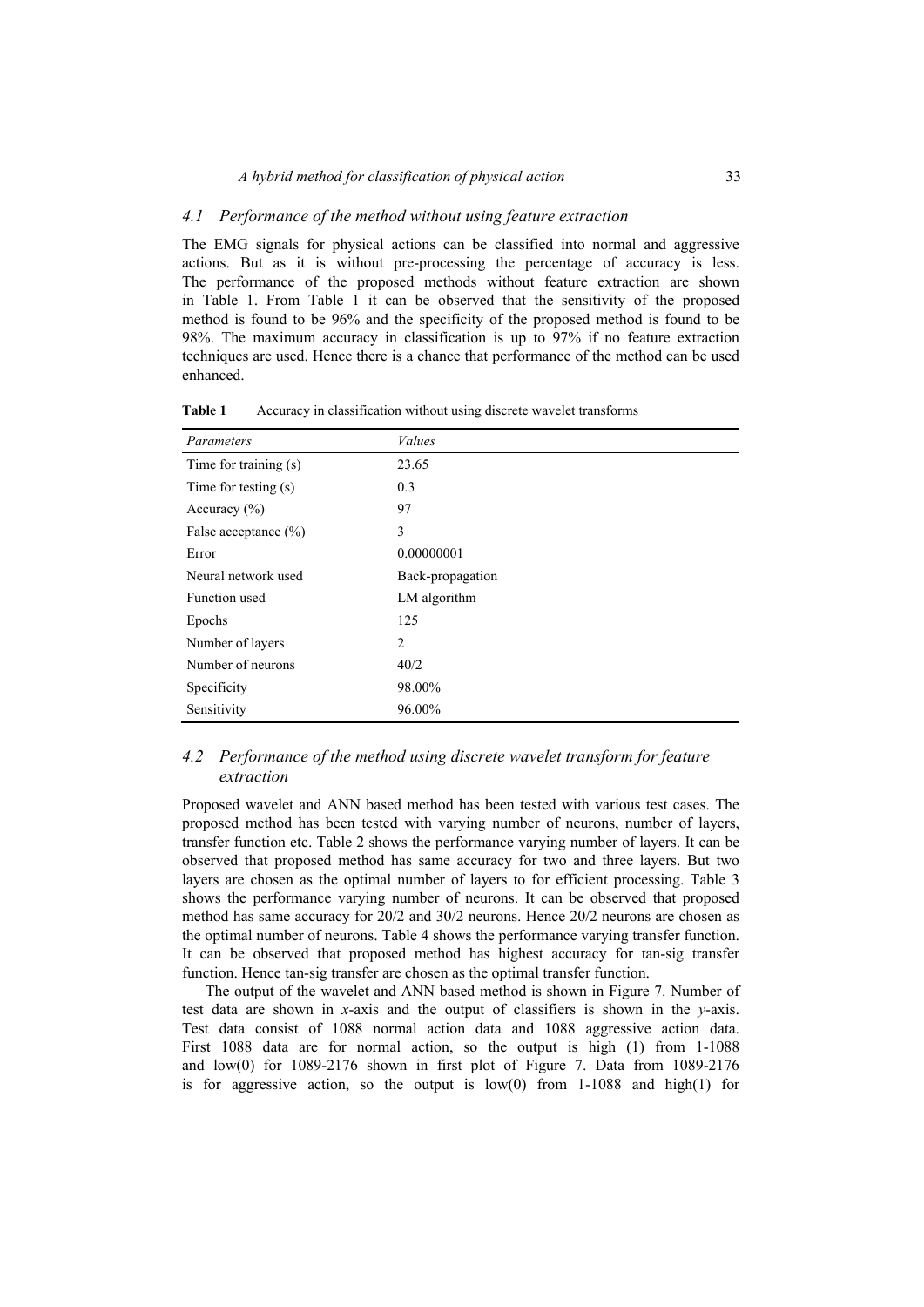1089-2176 shown in second plot of Figure 7. From Figure 7 it clearly shows that ANN based method classifies the physical actions correctly. Test results for different methods of classification are shown in Table 5. From Table 5, it can be observed that the sensitivity of the proposed method is found to be 98.66% and the specificity of the proposed method is found to be 99.34%. From Table 5 it can be observed that ANN has maximum accuracy i.e., 99%. When feature extraction is carried out with the help of DWT accuracy in classification of physical action increases.

| Number of hidden<br>layers | <i>Training time</i> (sec) | Accuracy (%) | <i>False acceptance</i> $(\%)$ |
|----------------------------|----------------------------|--------------|--------------------------------|
|                            | 0.50                       |              |                                |
|                            | 0.01                       | 99           |                                |
|                            | 0.02                       | 99           |                                |

| Number of neurons<br>in hidden/output layers | <i>Training time</i> (sec) | Accuracy (%) | <i>False acceptance</i> $(\%)$ |
|----------------------------------------------|----------------------------|--------------|--------------------------------|
| 5/2                                          | 0.06                       | 88           | 12                             |
| 10/2                                         | 0.03                       | 93           |                                |
| 20/2                                         | 0.01                       | 99           |                                |
| 30/2                                         | 0.01                       | 99           |                                |

**Table 3** Performance varying number of neurons

| <b>Table 4</b> | Performance varying transfer function |  |  |
|----------------|---------------------------------------|--|--|
|                |                                       |  |  |

| <i>Transfer function</i> | <i>Training time</i> (s) | Accuracy (%) | <i>False acceptance</i> $(\%)$ |
|--------------------------|--------------------------|--------------|--------------------------------|
| Pure linear              | 10.0                     |              |                                |
| Log-sig                  | 540                      |              | 29                             |
| Tan-sig                  | $\rm 0.01$               | 99           |                                |

**Table 5** Accuracy in classification using discrete wavelet transform for feature extraction

| Parameters               | <b>Values</b>    |
|--------------------------|------------------|
| Time for training (s)    | 0.01             |
| Time for testing (s)     | 0.0015           |
| Accuracy $(\% )$         | 99%              |
| False acceptance $(\% )$ | 1                |
| Error                    | 0.00000001       |
| Neural network used      | Back-propagation |
| Function used            | LM algorithm     |
| Epochs                   | 23               |
| Number of layers         | 2                |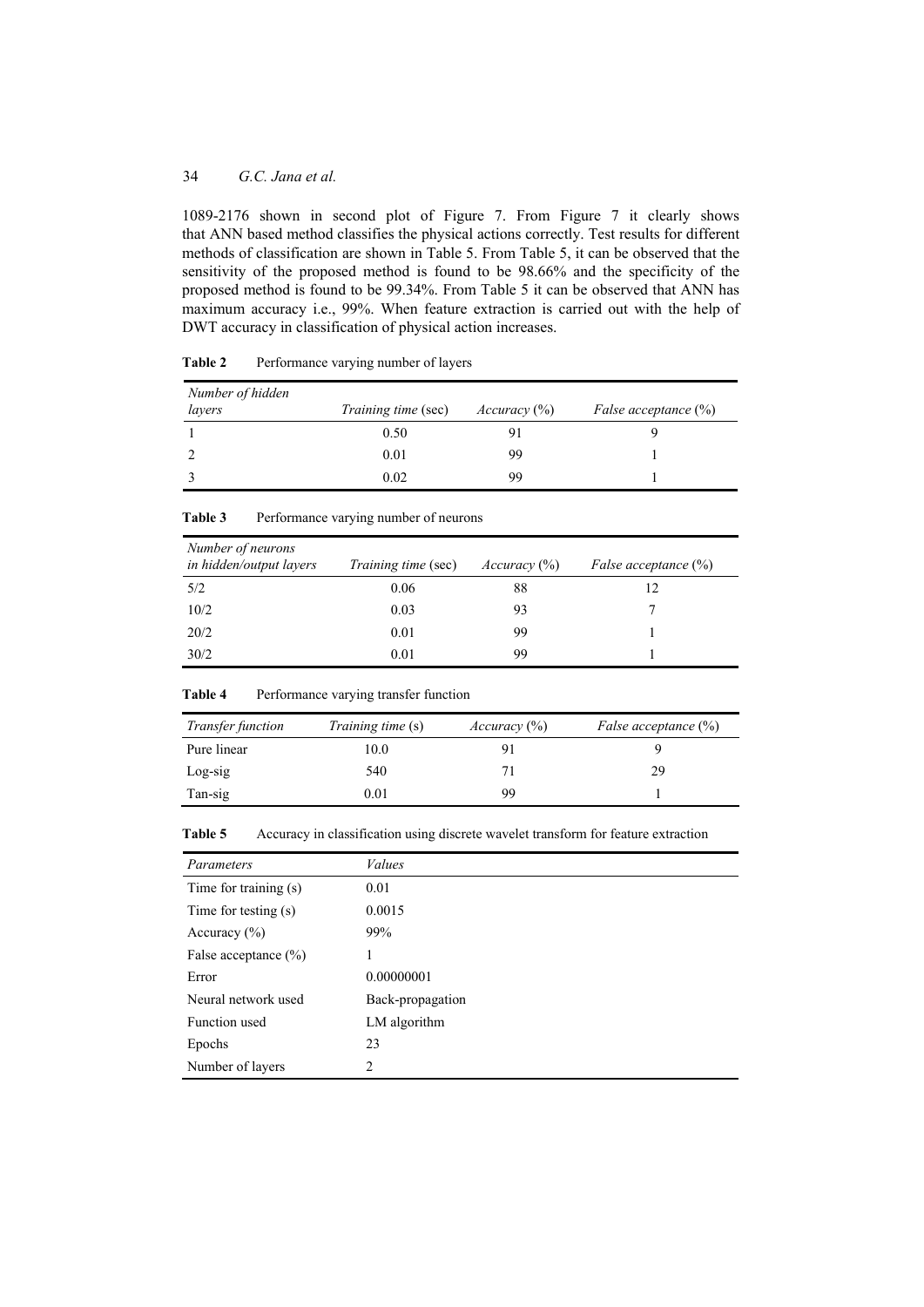| Parameters        | Values |
|-------------------|--------|
| Number of neurons | 20/2   |
| Specificity       | 99.34% |
| Sensitivity       | 98.66% |

Table 5 Accuracy in classification using discrete wavelet transform for feature extraction (continued)





# *4.3 Comparison of the proposed method with other classification schemes*

Various classifications schemes for EMG signals are carried out using different classification methods using different datasets and different feature extraction techniques. Some of the methods for classification are shown in Table 6. Classification accuracy of most of the methods is lower than the proposed method. Hence proposed method can be used efficiently to classify the physical actions.

| <b>Schemes</b>               | Dataset | Accuracy | Feature extraction                                                                                            | Classification<br>method |
|------------------------------|---------|----------|---------------------------------------------------------------------------------------------------------------|--------------------------|
| Oskoei and Hu<br>(2008)      | Not UCI | 95%      | Mean absolute value, root<br>mean square, waveform<br>length, variance, zero<br>crossings, slope sign changes | <b>SVM</b>               |
| <b>Theodoridis</b><br>(2011) | UCI     | 90%      | Not mentioned                                                                                                 | Distance classifier      |

| Comparison between methods using different dataset | Table 6 |  |  |  |  |  |  |
|----------------------------------------------------|---------|--|--|--|--|--|--|
|----------------------------------------------------|---------|--|--|--|--|--|--|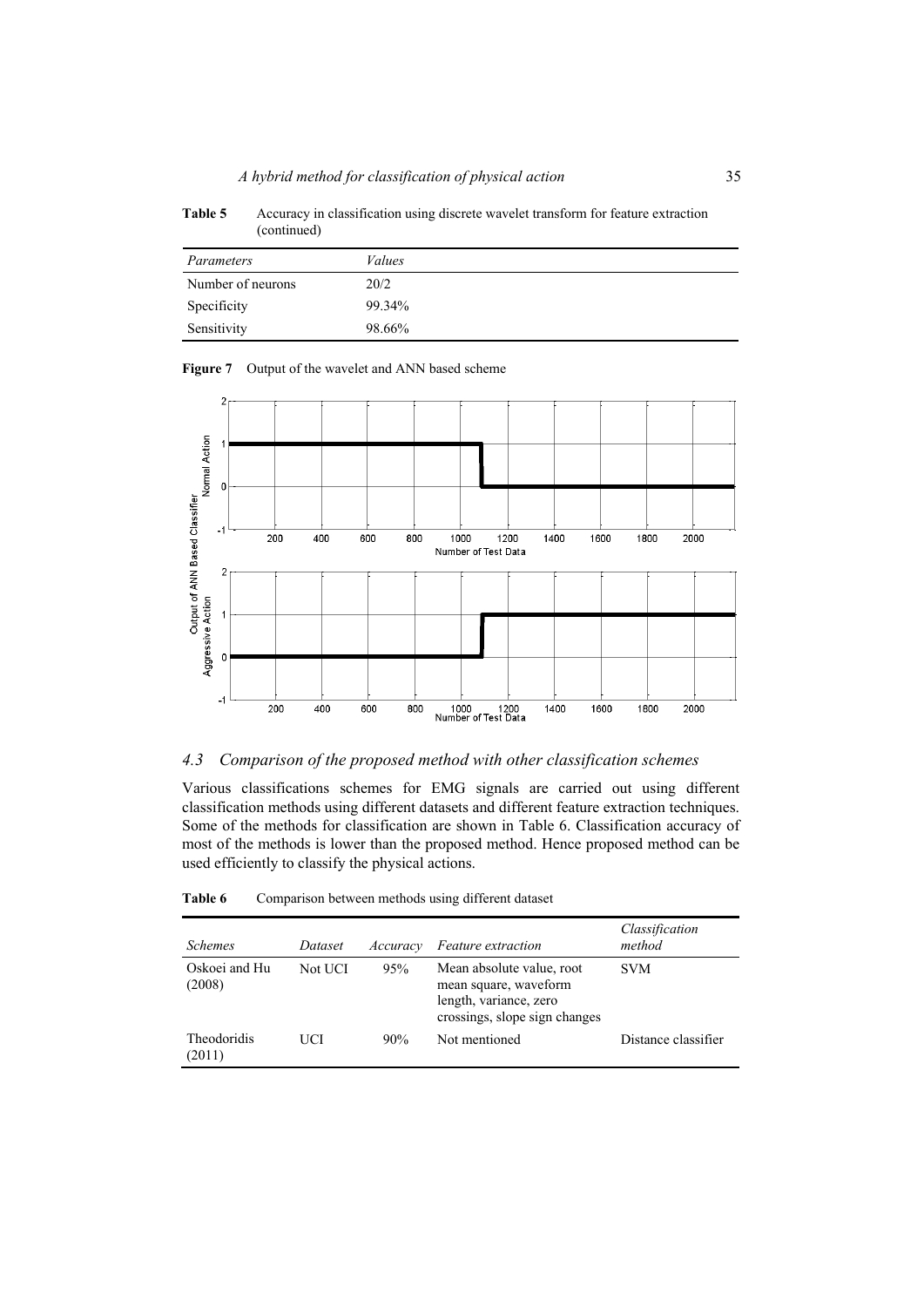| <i>Schemes</i>        | Dataset | Accuracy | <b>Feature</b> extraction    | Classification<br>method        |
|-----------------------|---------|----------|------------------------------|---------------------------------|
| Wang et al.<br>(2006) | Not UCI | 93.75%   | Optimal wavelet packet       | Davies-Bouldin<br>criterion     |
| Al-Assaf $(2006)$     | Not UCI | 95%      | Multi scale wavelet analysis | Autoregressive<br>$(AR)$ models |
| Zhu (2008)            | Not UCI | 90%      | Wavelet transform            | <b>RBF</b>                      |
| Proposed method       | UCI     | 99%      | Discrete wavelet transform   | ANN                             |

Table 6 Comparison between methods using different dataset (continued)

## **5 Conclusion**

In this paper a hybrid method using DWT and ANN is used to classify the physical actions. Discrete wavelet transform is used for feature extraction using DB-4 wavelet up to level 5. Extracted features are given as input to the classifier to distinguish between normal action and aggressive action. Accuracy of the proposed method is 99%. Most of the data that are not classified accurately belongs to the jumping, running, pulling and kneeing action of the dataset. Test results shows that the physical action classification using wavelet for feature extraction and ANN for pattern classification is the most appropriate method for EMG signals for this datasets. Limitation of the proposed method is that if the input data contains noise or artefacts the accuracy of the proposed method may decrease. Hence the signals should be recorded carefully for better performance of the algorithm.

### **References**

- Al-Assaf, Y. (2006) 'Surface myoelectric signal analysis: dynamic approaches for change detection and classification', *IEEE Trans. on Biomedical Engineering*, Vol. 53, No. 11, pp.2248–2256.
- Khushaba, R.N., Kodagoda, S., Lai, S. and Dissanayake, G. (2011) 'Driver drowsiness classification using fuzzy wavelet-packet-based feature extraction algorithm', *IEEE Trans. on Biomedical Engineering*, Vol. 58, No. 1, pp.121–131.
- Kwak, K.C. (2012) 'Motion recognition based on fuzzy WP feature extraction approach', *World Academy of Science, Engineering and Technology*, Vol. 71, pp.411–414.
- Li, D., Pedrycz, W. and Pizzi, N.J. (2005) 'Fuzzy wavelet packet based feature extraction method and its application to biomedical signal classification', *IEEE Trans. on Biomedical Engineering*, Vol. 52, No. 6, pp.1132–1139.
- MATLAB (2009a) *Wavelet Analysis Toolbox and Neural Network Toolbox*, The MathWorks Inc., Natick, Massachusetts, United States.
- Merletti, R. and Parker, J.P. (2004) *Electromyography: Physiology, Engineering, and Non-Invasive Applications*, Wiley-IEEE Press, ISBN: 978-0-471-67580-8.
- Murugappan, M. (2011) 'Electromyogram signal based human emotion classification using KNN and LDA', *IEEE International Conference on System Engineering and Technology*, pp.106–110.
- Oskoei, M.A. and Hu, H. (2008) 'Support vector machine-based classification scheme for myoelectric control applied to upper limb', *IEEE Transactions on Biomedical Engineering*, Vol. 55, No. 8, pp.1956–1965.